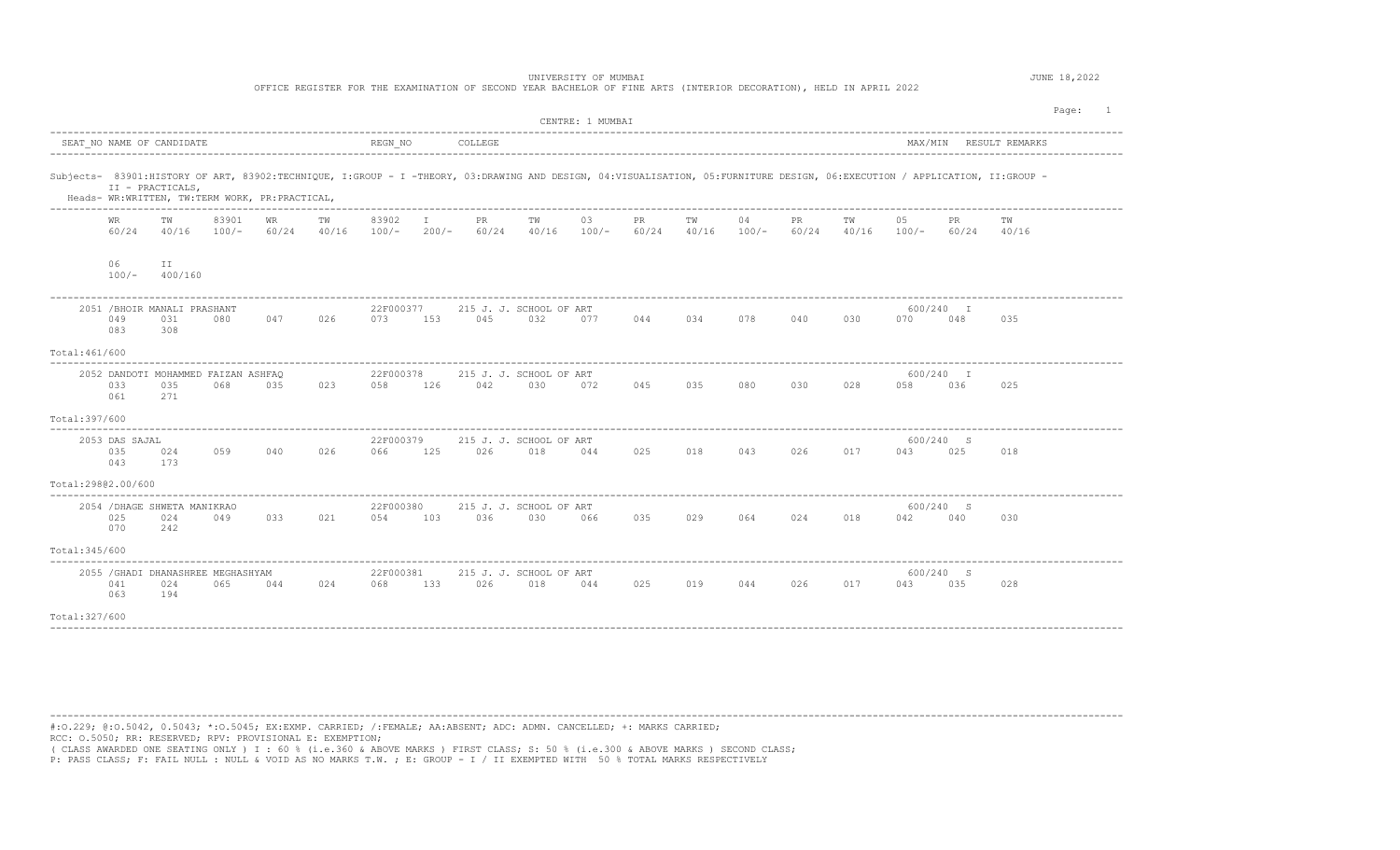UNIVERSITY OF MUMBAI **JUNE 18,2022** 

OFFICE REGISTER FOR THE EXAMINATION OF SECOND YEAR BACHELOR OF FINE ARTS (INTERIOR DECORATION), HELD IN APRIL 2022

|                           |               |                                               |                                                |             |             |                      |                                                                                                                                                                            |                                |                                    | CENTRE: 1 MUMBAI |     |             |               |                        |                   |                  |              |             | Page: 2 |  |
|---------------------------|---------------|-----------------------------------------------|------------------------------------------------|-------------|-------------|----------------------|----------------------------------------------------------------------------------------------------------------------------------------------------------------------------|--------------------------------|------------------------------------|------------------|-----|-------------|---------------|------------------------|-------------------|------------------|--------------|-------------|---------|--|
| SEAT NO NAME OF CANDIDATE |               |                                               | REGN NO<br>COLLEGE                             |             |             |                      |                                                                                                                                                                            |                                |                                    |                  |     |             |               | MAX/MIN RESULT REMARKS |                   |                  |              |             |         |  |
|                           |               | II - PRACTICALS,                              | Heads- WR:WRITTEN, TW:TERM WORK, PR:PRACTICAL, |             |             |                      | Subjects- 83901:HISTORY OF ART, 83902:TECHNIQUE, I:GROUP - I -THEORY, 03:DRAWING AND DESIGN, 04:VISUALISATION, 05:FURNITURE DESIGN, 06:EXECUTION / APPLICATION, II:GROUP - |                                |                                    |                  |     |             |               |                        |                   |                  |              |             |         |  |
|                           | WR<br>60/24   | TW<br>40/16                                   | 83901<br>$100/-$                               | WR<br>60/24 | TW<br>40/16 | 83902<br>$100/-$     | $\mathbb{I}$<br>$200/-$                                                                                                                                                    | PR                             | TW<br>$60/24$ $40/16$ $100/ 60/24$ | 03               | PR  | TW<br>40/16 | 04<br>$100/-$ | PR.                    | TW<br>60/24 40/16 | 05<br>$100/-$    | PR.<br>60/24 | TW<br>40/16 |         |  |
|                           | 06<br>$100/-$ | II.<br>400/160                                |                                                |             |             |                      |                                                                                                                                                                            |                                |                                    |                  |     |             |               |                        |                   |                  |              |             |         |  |
|                           | 053<br>084    | 2056 / GODSE HRUTUJA BALKRISHNA<br>019<br>312 | 072                                            | 048         | 030         | 22F000382<br>078     | 150                                                                                                                                                                        | 215 J. J. SCHOOL OF ART<br>043 | 032                                | 075              | 045 | 034         | 079           | 042                    | 032               | 600/240 I<br>074 | 048          | 036         |         |  |
| Total: 462/600            |               |                                               |                                                |             |             |                      |                                                                                                                                                                            |                                |                                    |                  |     |             |               |                        |                   |                  |              |             |         |  |
|                           | 046<br>080    | 2057 / JADHAV MAHIMA SANJAY<br>022<br>267     | 068                                            | 047         | 028         | 22F000383<br>075 143 |                                                                                                                                                                            | 042                            | 215 J. J. SCHOOL OF ART<br>030     | 072              | 040 | 032         | 072           | 025                    | 018               | 600/240 I<br>043 | 046          | 034         |         |  |
| Total: 410/600            |               |                                               |                                                |             |             |                      |                                                                                                                                                                            |                                |                                    |                  |     |             |               |                        |                   |                  |              |             |         |  |
|                           | 024<br>044    | 2058 / KOLKAR VANSHIKA SANTOSH<br>021<br>174  | 045                                            | 042         | 021         | 22F000384<br>063 108 |                                                                                                                                                                            | 026 018                        | 215 J. J. SCHOOL OF ART            | 044              | 025 | 018         | 043           | 026                    | 017               | 600/240 P<br>043 | 026          | 018         |         |  |
| Total:282/600             |               |                                               |                                                |             |             |                      |                                                                                                                                                                            |                                |                                    |                  |     |             |               |                        |                   |                  |              |             |         |  |
|                           | 024<br>054    | 2059 / MORE SHARAYU GAJANAN<br>016<br>184     | 040                                            | 029         | 023         | 22F000385<br>052     | 092                                                                                                                                                                        | 215 J. J. SCHOOL OF ART<br>026 | 018                                | 044              | 025 | 018         | 043 025       |                        | 018               | 600/240 P<br>043 | 032          | 022         |         |  |
| Total: 276/600            |               |                                               |                                                |             |             |                      |                                                                                                                                                                            |                                |                                    |                  |     |             |               |                        |                   |                  |              |             |         |  |
|                           | 043<br>084    | 2060 / MULEY GAURI MOHAN<br>027<br>313        | 070                                            | 049         | 030         | 22F000386<br>079     | 149                                                                                                                                                                        | 215 J. J. SCHOOL OF ART<br>048 | 035                                | 083              | 046 | 034         | 080           | 038                    | 028               | 600/240 I<br>066 | 048          | 036         |         |  |
| Total: 462/600            |               |                                               |                                                |             |             |                      |                                                                                                                                                                            |                                |                                    |                  |     |             |               |                        |                   |                  |              |             |         |  |

----------------------------------------------------------------------------------------------------------------------------------------------------------------------------------------

#:O.229; @:O.5042, 0.5043; \*:O.5045; EX:EXMP. CARRIED; /:FEMALE; AA:ABSENT; ADC: ADMN. CANCELLED; +: MARKS CARRIED; RCC: O.5050; RR: RESERVED; RPV: PROVISIONAL E: EXEMPTION;

( CLASS AWARDED ONE SEATING ONLY ) I : 60 % (i.e.360 & ABOVE MARKS ) FIRST CLASS; S: 50 % (i.e.300 & ABOVE MARKS ) SECOND CLASS;<br>P: PASS CLASS; F: FAIL NULL : NULL & VOID AS NO MARKS T.W. ; E: GROUP - I / II EXEMPTED WITH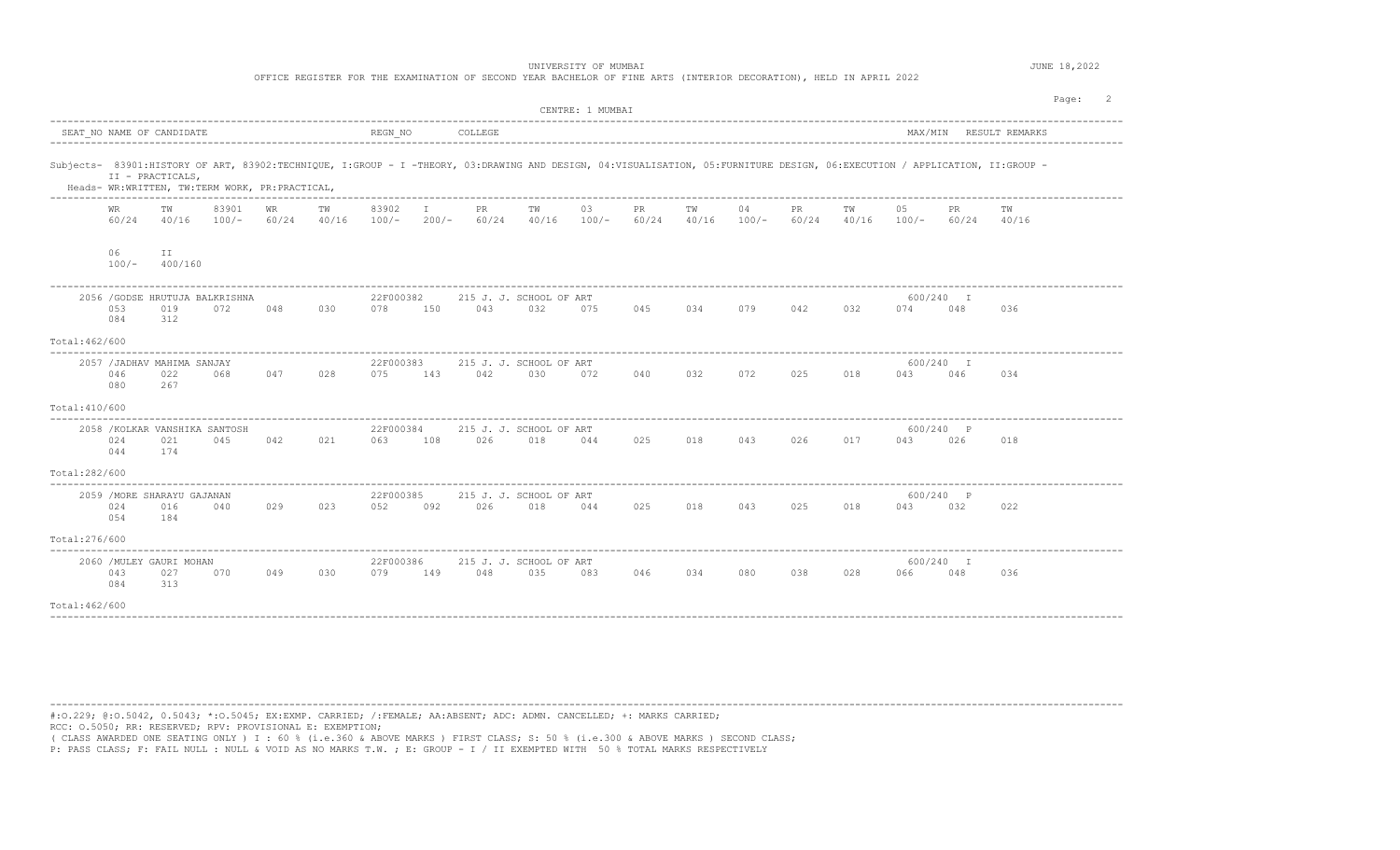UNIVERSITY OF MUMBAI **JUNE 18,2022** 

OFFICE REGISTER FOR THE EXAMINATION OF SECOND YEAR BACHELOR OF FINE ARTS (INTERIOR DECORATION), HELD IN APRIL 2022

|                |                                            |               |                                                |           |    |           |                             |                                                                                                                                                                            | CENTRE: 1 MUMBAI |           |                     |    |    |    |                                              |      |     | Page: 3 |  |
|----------------|--------------------------------------------|---------------|------------------------------------------------|-----------|----|-----------|-----------------------------|----------------------------------------------------------------------------------------------------------------------------------------------------------------------------|------------------|-----------|---------------------|----|----|----|----------------------------------------------|------|-----|---------|--|
|                | SEAT NO NAME OF CANDIDATE                  |               |                                                |           |    |           |                             |                                                                                                                                                                            |                  |           |                     |    |    |    |                                              |      |     |         |  |
|                | II - PRACTICALS,                           |               | Heads- WR:WRITTEN, TW:TERM WORK, PR:PRACTICAL, |           |    |           |                             | Subjects- 83901:HISTORY OF ART, 83902:TECHNIQUE, I:GROUP - I -THEORY, 03:DRAWING AND DESIGN, 04:VISUALISATION, 05:FURNITURE DESIGN, 06:EXECUTION / APPLICATION, II:GROUP - |                  |           |                     |    |    |    |                                              |      |     |         |  |
|                | WR                                         | TW            | 83901                                          | <b>WR</b> | TW | 83902 I   | <b>PR</b>                   | TW<br>$60/24$ $40/16$ $100/ 60/24$ $40/16$ $100/ 200/ 60/24$ $40/16$ $100/ 60/24$ $40/16$ $100/ 60/24$ $40/16$ $100/ 60/24$ $40/16$                                        | 03               | <b>PR</b> | TW                  | 04 | PR | TW | 05                                           | PR . | TW  |         |  |
|                | 06<br>$100/-$                              | ΙI<br>400/160 |                                                |           |    |           |                             |                                                                                                                                                                            |                  |           |                     |    |    |    |                                              |      |     |         |  |
|                | 029<br>064                                 | 024<br>194    | 2061 / NATHANI YASHIKA SURAJKUMAR<br>053       |           |    | 22F000387 | 033 020 053 106 026 018     | 215 J. J. SCHOOL OF ART                                                                                                                                                    |                  |           |                     |    |    |    | 600/240 S<br>044 025 018 043 025 018 043 036 |      | 028 |         |  |
| Total:300/600  |                                            |               |                                                |           |    |           |                             |                                                                                                                                                                            |                  |           |                     |    |    |    |                                              |      |     |         |  |
|                | 2062 PALVANKAR LOKESH DEEPAK<br>027<br>049 | 029<br>215    | 056 7                                          |           |    | 22F000388 |                             | 215 J. J. SCHOOL OF ART<br>031 018 049 105 030 022 052                                                                                                                     |                  |           | 032 024 056 030 028 |    |    |    | 600/240 S<br>058 028                         |      | 021 |         |  |
| Total:320/600  |                                            |               |                                                |           |    |           |                             |                                                                                                                                                                            |                  |           |                     |    |    |    |                                              |      |     |         |  |
|                | 2063 / PARDESHI RUTUJA KIRAN<br>046<br>063 | 021<br>249    |                                                |           |    | 22F000389 |                             | 215 J. J. SCHOOL OF ART<br>067 045 023 068 135 035 028 063 036 028 064 032 027                                                                                             |                  |           |                     |    |    |    | 600/240 I<br>059 035                         |      | 028 |         |  |
| Total: 384/600 |                                            |               |                                                |           |    |           |                             |                                                                                                                                                                            |                  |           |                     |    |    |    |                                              |      |     |         |  |
|                | 2064 PARKAR SANTOSH SANJAY<br>041<br>088   | 024<br>349    |                                                |           |    | 22F000390 | 065 044 024 068 133 050 038 | 215 J. J. SCHOOL OF ART                                                                                                                                                    | 088              |           | 052 036 088 050 035 |    |    |    | 600/240 I<br>085                             | 052  | 036 |         |  |
| Total: 482/600 |                                            |               |                                                |           |    |           |                             |                                                                                                                                                                            |                  |           |                     |    |    |    |                                              |      |     |         |  |
|                | 2065 PAWAR ABHISHEK TEJKUMAR<br>024<br>050 | 016<br>181    | 040                                            | 027       |    | 22F000391 |                             | 215 J. J. SCHOOL OF ART<br>021 048 088 026 018 044 025 018 043 026 018                                                                                                     |                  |           |                     |    |    |    | 600/240 P<br>044 028                         |      | 022 |         |  |
| Total: 269/600 |                                            |               |                                                |           |    |           |                             |                                                                                                                                                                            |                  |           |                     |    |    |    |                                              |      |     |         |  |
|                |                                            |               |                                                |           |    |           |                             |                                                                                                                                                                            |                  |           |                     |    |    |    |                                              |      |     |         |  |

----------------------------------------------------------------------------------------------------------------------------------------------------------------------------------------

#:O.229; @:O.5042, 0.5043; \*:O.5045; EX:EXMP. CARRIED; /:FEMALE; AA:ABSENT; ADC: ADMN. CANCELLED; +: MARKS CARRIED; RCC: O.5050; RR: RESERVED; RPV: PROVISIONAL E: EXEMPTION;

( CLASS AWARDED ONE SEATING ONLY ) I : 60 % (i.e.360 & ABOVE MARKS ) FIRST CLASS; S: 50 % (i.e.300 & ABOVE MARKS ) SECOND CLASS;<br>P: PASS CLASS; F: FAIL NULL : NULL & VOID AS NO MARKS T.W. ; E: GROUP - I / II EXEMPTED WITH